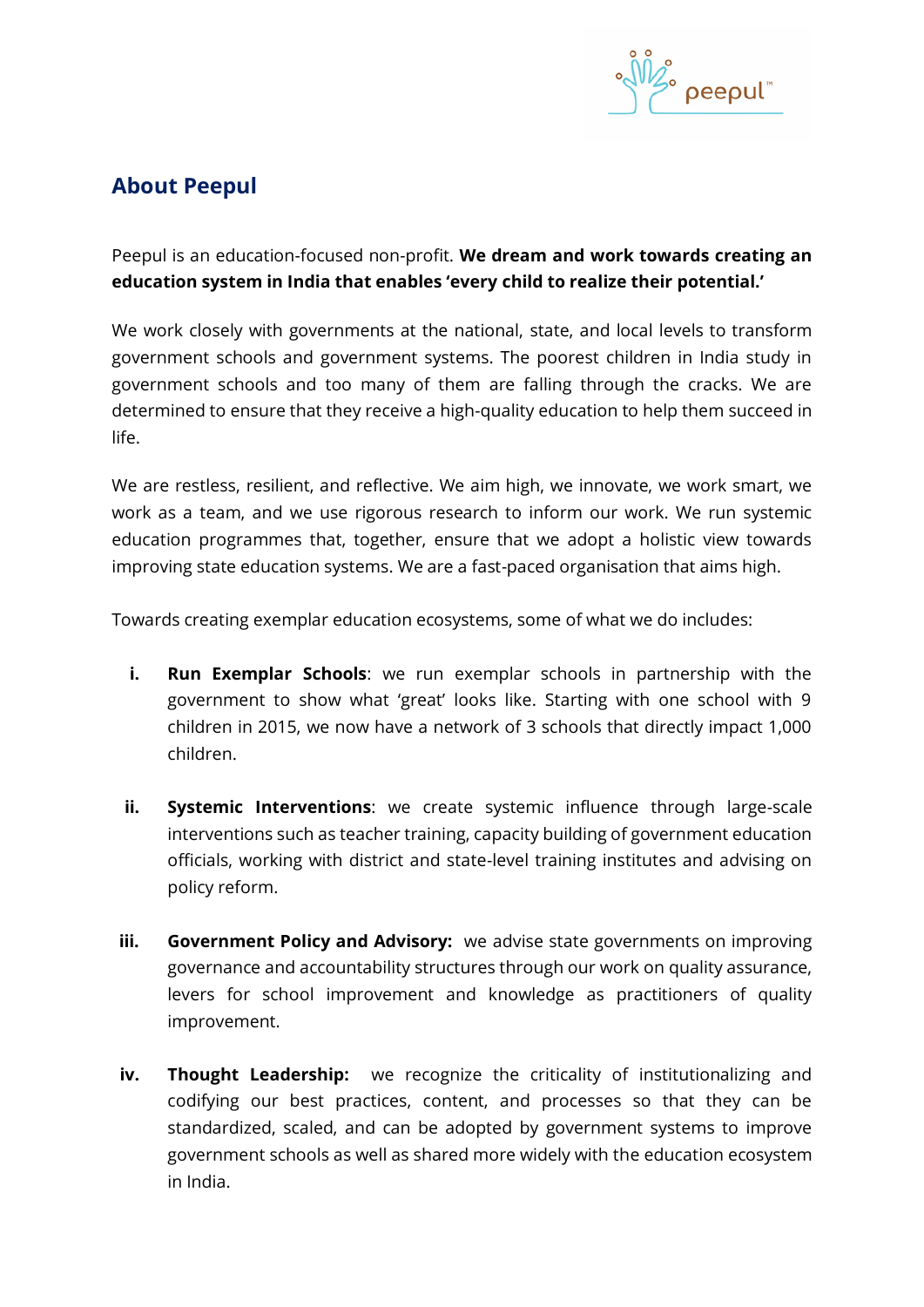

**Website**:<http://peepulindia.org/>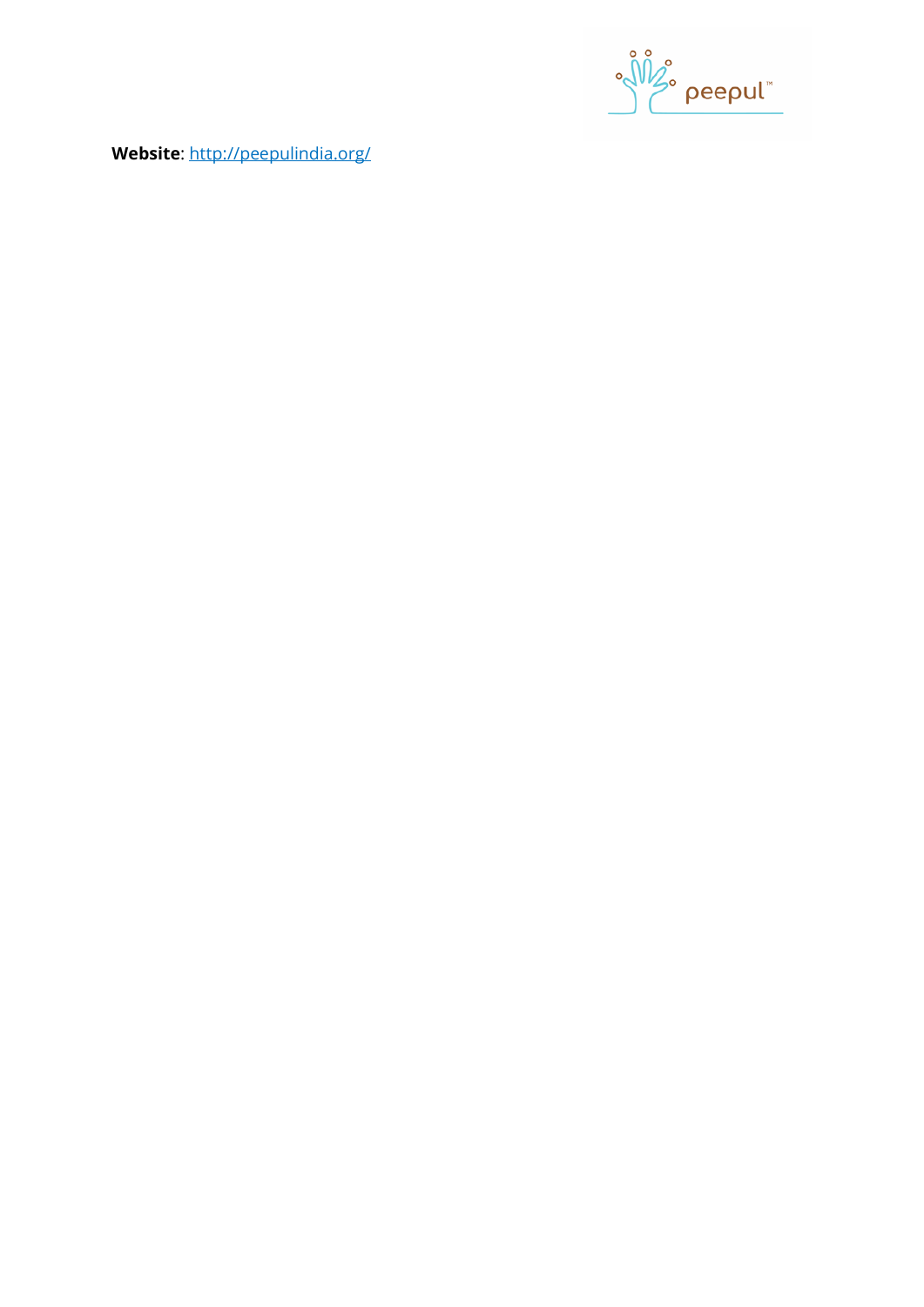

| <b>Job Description: Executive Assistant (EA) to CEO</b> |  |
|---------------------------------------------------------|--|
| - CEO                                                   |  |
| New Delhi, India                                        |  |
| immediate                                               |  |
|                                                         |  |

**Salary:** Commensurate with experience

We are a looking for an Executive Assistant who will provide executive, administrative, and development support to the CEO, as well as to the Senior Leadership Team (SLT). The Executive Assistant serves as the primary point of contact for the CEO and will use excellent communication skills, a solid understanding of her needs and preferences and a sound sense of judgement. The Executive Assistant will also serve as a liaison to the Board of Directors and senior management teams, organize and coordinate executive outreach and external relations efforts; and oversee special projects.

## **Key Responsibilities**

## **Executive Support**

- Assists the CEO with daily administrative duties and completes a broad variety of administrative tasks that include,
	- o Managing an active calendar of appointments
	- o Completing expense reports
	- o Composing and preparing correspondence
	- o Arranging complex and detailed travel plans, itineraries, and agendas
	- o Compiling documents for meetings
	- o utilise a variety of software packages to produce correspondence/documents and maintain presentations, spreadsheets, and databases
- Communicates with the Peepul team on the CEO's behalf and coordinates logistics with high-level meetings both internally and externally. Coordinates meetings and strategic activities with the SLT
- Communicates directly and on behalf of the CEO with Board members, donors, Peepul team, and others on matters related to programmatic initiatives as directed
- Conducts research on prospective corporate and foundation donors to identify and evaluate current needs and assembles materials needed for the proposals
- Drafts reports, letters of solicitation, proposals; prepares and coordinates oral and written communication with donors and prospects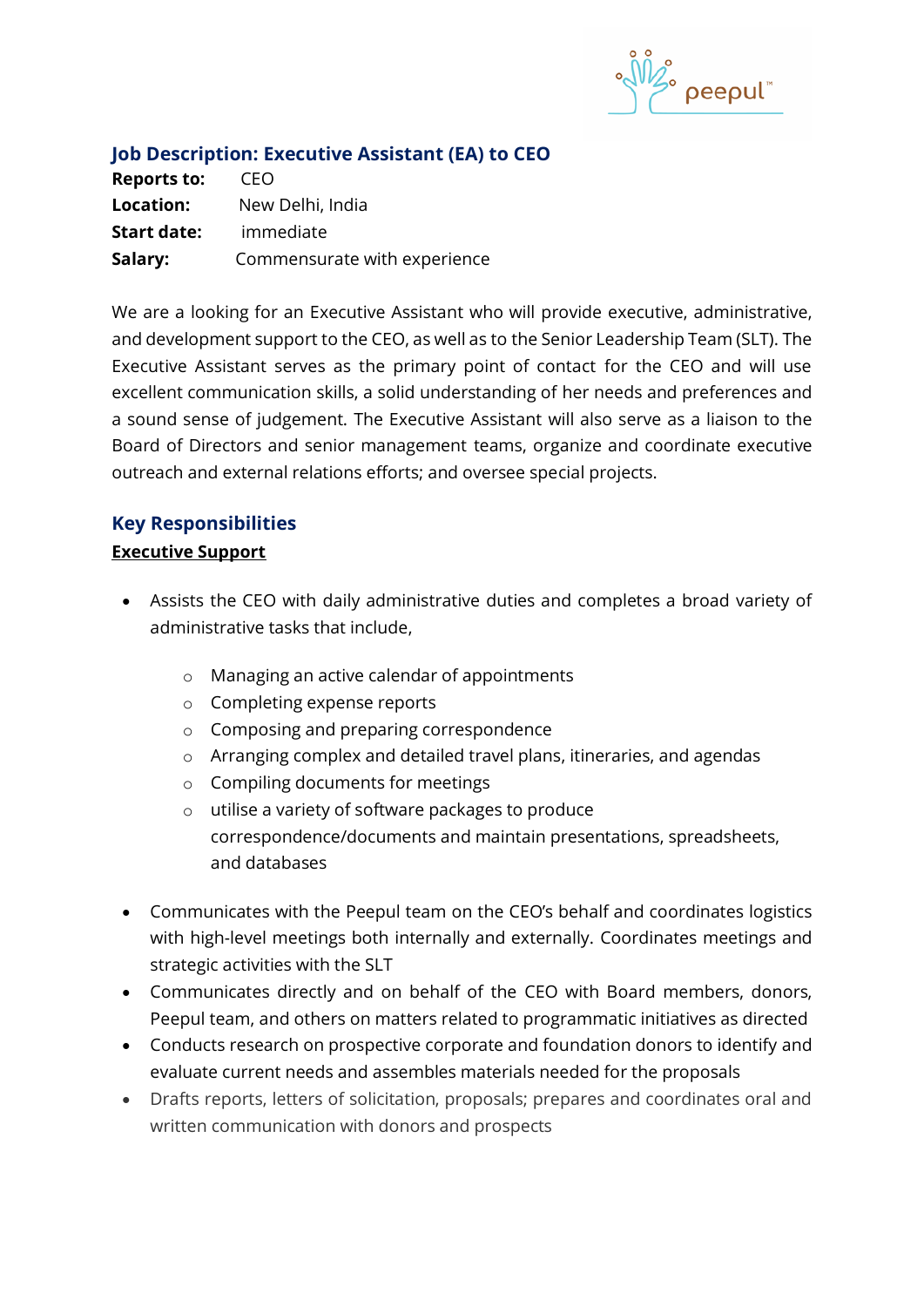

## **Organisational Support**

- Administratively supports Manager, Human Resources to provide recruiting support, set up a system of performance appraisal and support the efficient rollout of HR processes
- Partner with senior leadership on building a strong office culture
- Serves as the CEO's administrative liaison to the Board of Directors and manages Board activities, which include Coordinating semi-annual Board meetings and dinners/staff lunches/receptions/new Board member orientations
- Coordinates sub-committee meetings, maintains confidential files, and contact information
- Coordinates meetings, conferences, and committees both on and off site to support the CEO's agenda
- Participates as an adjunct member of the SLT including assisting in scheduling, attending meetings
- Assists in coordinating the agenda of senior management team meetings Prepares minutes of the meetings and designates and follows up on assigned action items

## **Person Specification**

### **Experience and Skills:**

- Qualified to degree level (at least a three-year bachelor's degree) or above
- Highly computer literate, with experience of data handling and necessary IT systems (including PowerPoint, diary management using Microsoft Outlook and mail merge using Microsoft Word)
- Experience of handling large amounts of administration and managing competing demands
- Excellent verbal communication skills in English and Hindi, to produce and maintain documents and to effectively proofread material for public distribution.
- Must be able to communicate at all levels and have the confidence to handle difficult phone conversations in a calm and professional manner
- Excellent interpersonal skills the ability to build and maintain relationships with high profile individuals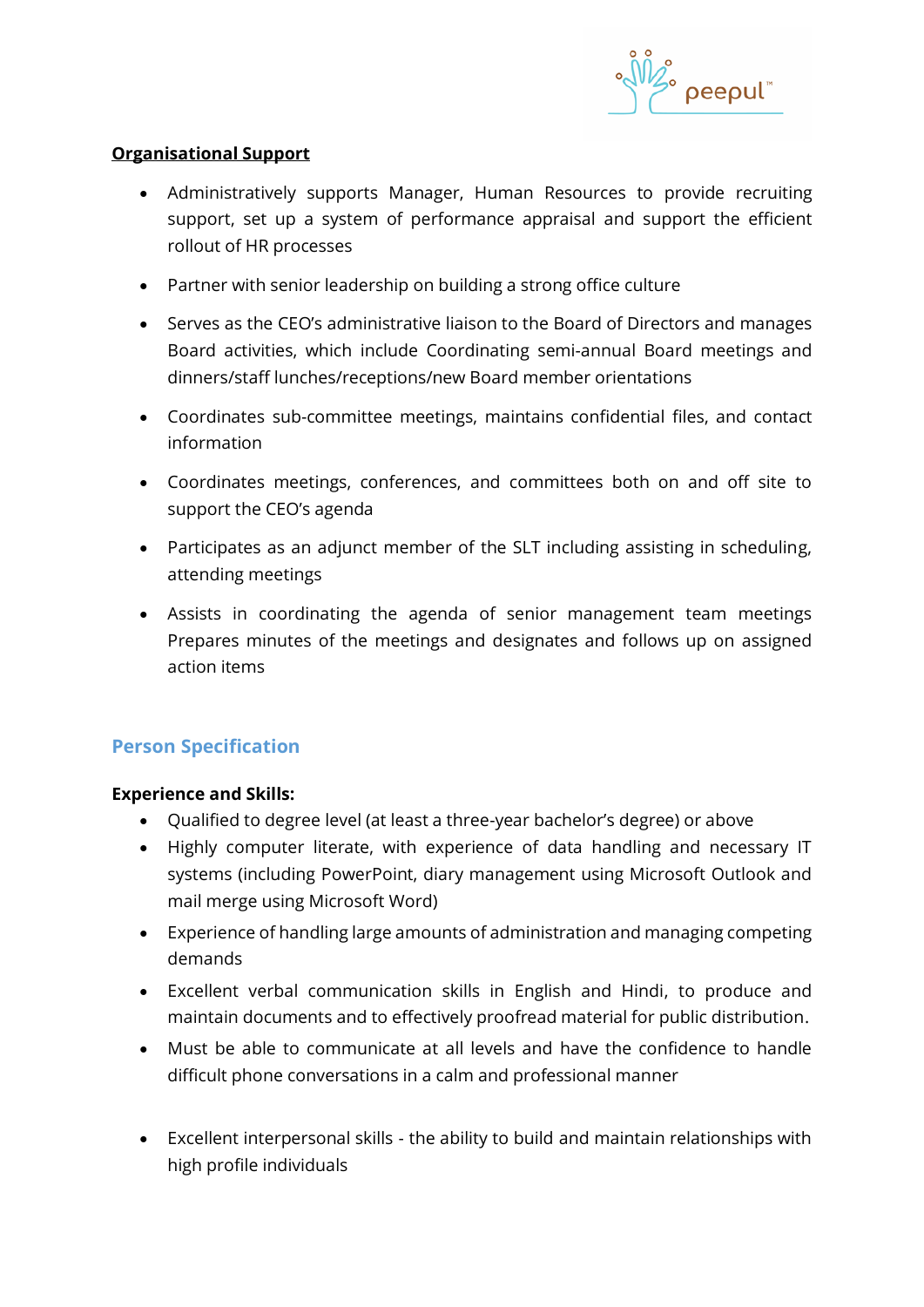

- Takes ownership and pride over the quality of work as an individual and team member
- Strong administration skills and the ability to maintain and implement effective systems
- The ability to multitask and prioritise competing demands effectively
- Ability to carry out research tasks as directed

## **Personal Attributes:**

- Strong alignment with Peepul's mission of providing quality education and building stronger education ecosystems in India
- Ability to work collaboratively with all team members and create a positive team culture
- Ability to work effectively with colleagues based in different geographies and time zones
- Strong problem solving and decision-making skills
- Enthusiastic to do whatever it takes willing to take personal accountability for delivery
- Enjoys working under pressure: flexible, highly organized, and able to prioritize work to meet deadlines

## **Recruitment Process**

## **Application Process**

• To apply, please send a copy of your resume along with a covering letter explaining why you are interested in applying for the role, to [recruitment@peepulindia.org](mailto:recruitment@peepulindia.org) with a cc to [sonali.soni@peepulindia.org,](mailto:sonali.soni@peepulindia.org) **ensuring you specify the role you are applying for in the subject line of the e-mail**. Please include the details of at least two referees within your application.

## **Reference checking & Probation**

• This role will be subject to enhanced background checks. Additionally, all new staff will be subject to a probation period of three months.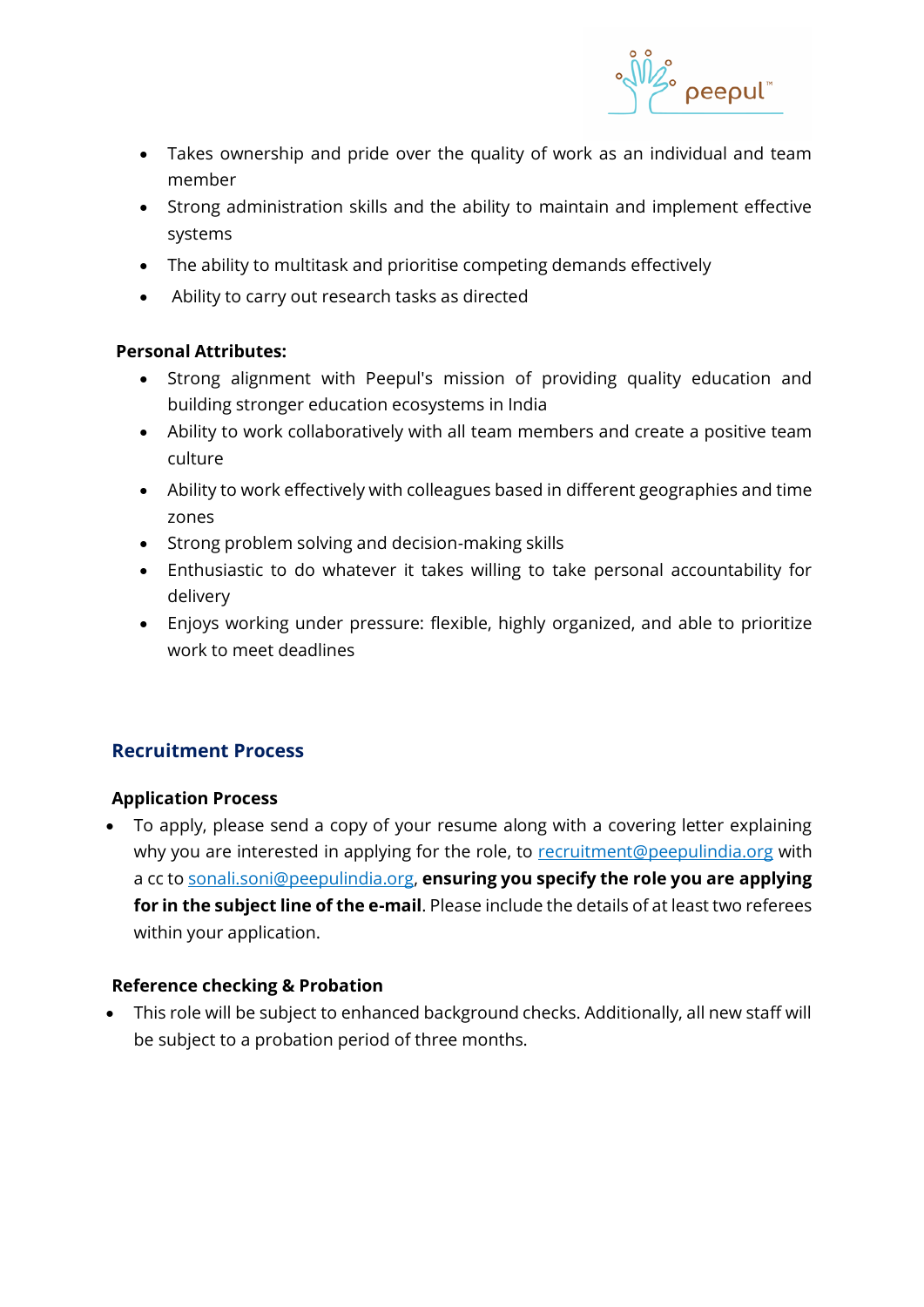

## **More about Peepul**

#### **Who we are and how we work:**

One principle unites us in all our endeavors: we put children first.

We believe that all children should have choices in life. And we must fight to make this happen. Sometimes that means making difficult decisions – we will have to say or do things that are hard for us and for other people.

All our actions are driven by what is best for the children we work for.

#### **We are:**

#### **Restless**

We are proud of our achievements but know that there is so much still to do. So, we never stop striving, and we are ready for new challenges. We will work on new projects, in new communities, wherever we think we can make a difference. We are never complacent.

#### **Reflective**

We are self-critical. If we think we could have worked in a better or smarter way, we acknowledge that and learn from it.

#### **Resilient**

We know that our task is not an easy one. But we are determined to transform children's lives, despite setbacks. When we encounter obstacles, we do not give up. We are tenacious and will see things through.

### **When we work, we:**

### **Aim high**

We have the highest expectations. We ask everyone to give their best in everything they do. The children at our schools are expected to aim high, and the staff at Peepul does the same. We do not accept excuses, and we do not make excuses.